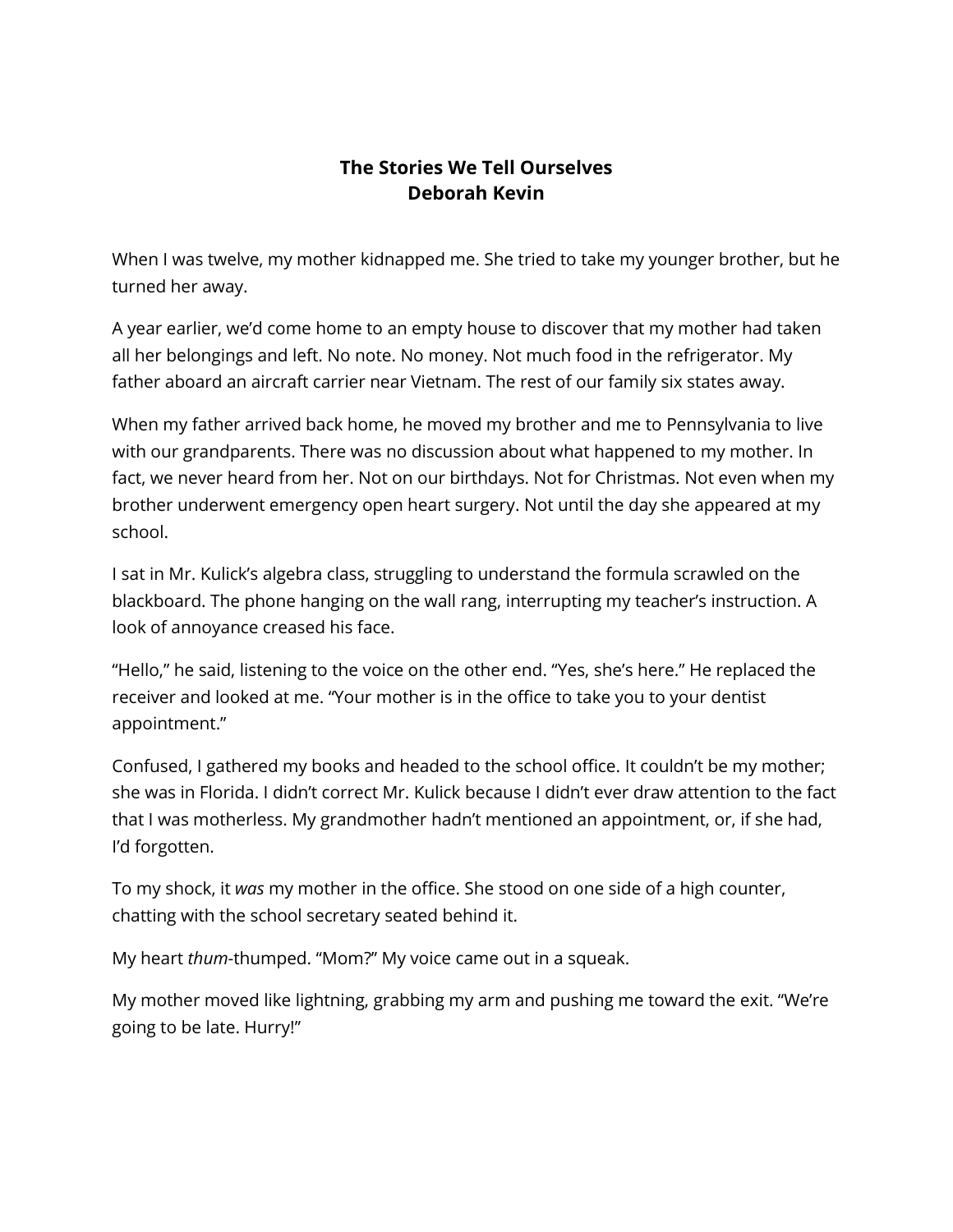My mind raced with questions. Why had my mother come to school? Did my dad know she was here? Could she take me? Silently, I slid into a rental car. I'd barely closed the door when she accelerated and raced out of the school lot.

When we arrived at the elementary school that my brother attended, my mother finally spoke, "Wait here. I'll get Johnny." Shortly, she returned, gripping his arm as she'd done mine and steering him toward me. "I'm taking you to live with me in Florida."

Johnny wrenched his thin arm away from her. "No! I don't want to go." He looked at me, his blue eyes flashing unasked questions. He spun on his heels and scampered back to the building.

My mother paused for a beat, shocked by my brother's refusal. By the time he reached the school entrance, she had gunned the engine and sped away, driving pell-mell toward the Philadelphia Airport. As she maneuvered the car down I-95, she chattered away. "I have an apartment. There's only one bedroom, but we'll move to a larger place so you can have your own room. Tomorrow, we'll go shopping to get you some clothes and get you registered at the local school."

I sat in silence, worrying the fraying cloth on my three-ring binder. Did I want to go back to Florida? Would my dad and grandparents wonder where I was? Why had my brother said no?

We flew to Miami. I leaned against the window and stared at the horizon for the entire flight. By the time we landed, I felt nauseated. My turtleneck and jeans, perfect for the northern winter, had me sweltering down south. I wanted to talk to my dad. Desperately.

My mother's tiny apartment was one block off Biscayne Bay, a fact she highlighted as if the water would entice me to love the squat concrete building. She invited me to look around.

I opened a closet, intending to hang up my coat. It was full of men's clothes. My brain couldn't compute. Who lived here? Before I could ask, my mother appeared in the doorway.

"I was going to tell you. I live here with my boyfriend. You met him once. At the commissary. He was the bread delivery man." Her words swept over me like a flash flood. "Do you remember him?"

I said, "I want to call my dad" and walked to the far side of the room where a telephone sat on the night table. Sinking onto the bed, I dialed the phone number to my grandparents' house.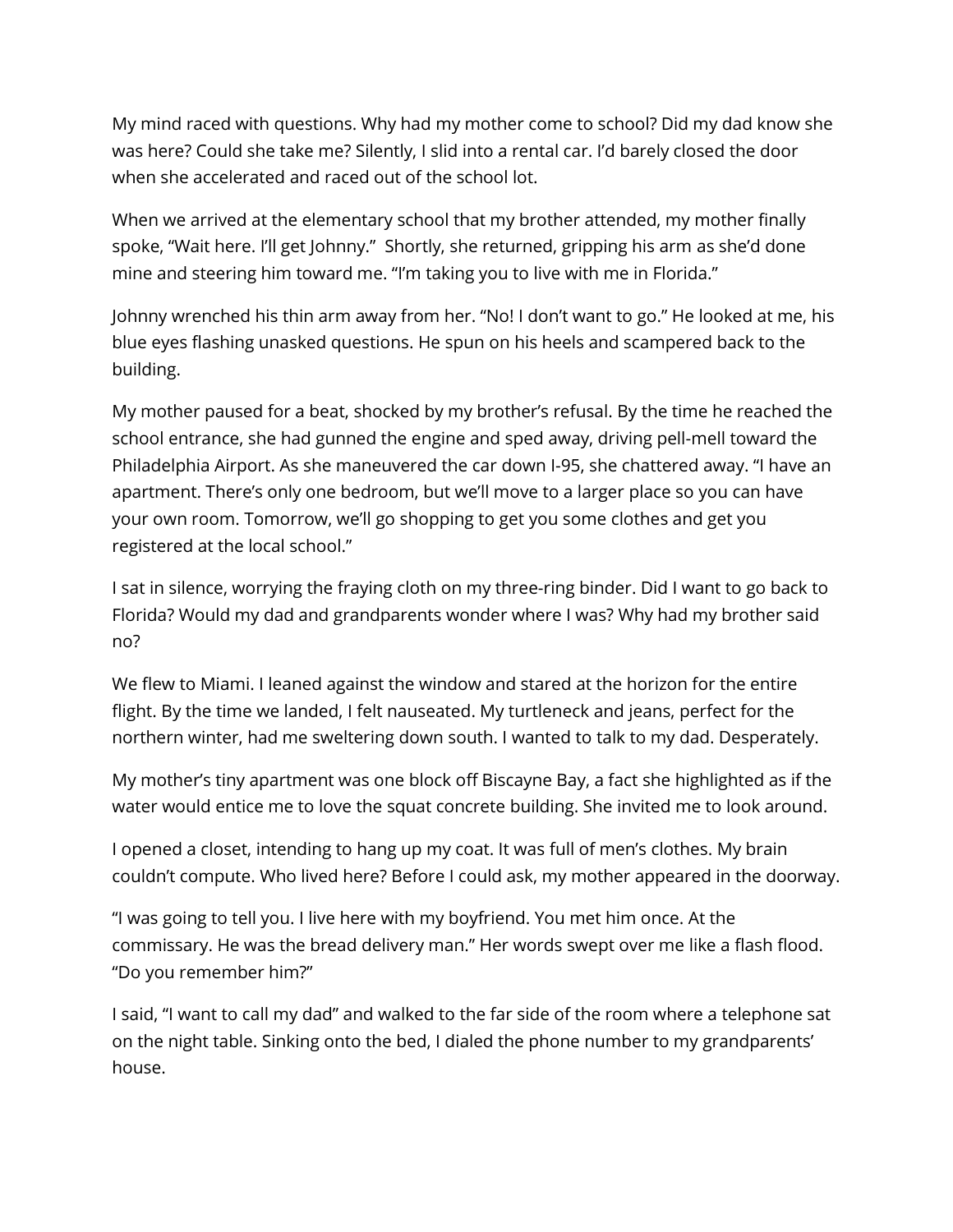My dad answered on the first ring. "Hello."

"Daddy," I whispered. "I'm so sorry. I'm so sorry. I want to come home." Tears streamed down my cheeks and fell onto my lap.

"Where are you," he asked, his voice gruff. After I answered, he said, "Put your mother on."

I slipped out of the room while they spoke. I heard my mother's voice grow strident as they argued.

When she finally emerged, she said, her voice hard, "You'll be on a flight tomorrow morning." She brushed past me, the heat of her anger hotter than the Miami temperatures.

When I landed in Philadelphia, my dad and grandmother were at the gate. I walked off the gangway to where they waited. Neither hugged nor spoke to me. Once they clapped eyes on me, they turned and walked away. I shuffled behind them all the way to the car, my head down.

For over thirty years, I based my self-worth on that single event. I told myself that I deserved my father's ire. I was the family black sheep, undeserving of love. The tape inside my head reminded me of my poor decision making, and it played on a loop. The litmus test I used was my nine-year-old brother's superior judgment to stay behind.

In 2001, when I recounted this story to my therapist, mentioning it as an aside months into our work, she laid down her notepad and pen. Removing her half-moon glasses, she asked, "Why didn't your brother go with you that day?"

"I don't know." It had never occurred to me to ask him. I felt foolish.

"Debby, who were the adults here?" Her voice was kind and soft. "What would you tell your children in this situation?"

I pondered for a moment. "This wasn't my fault. I was just a kid." Recognizing the burden I'd carried for what it was, I felt lighter just speaking the words.

She said, "You were a heartbroken kid who hadn't seen or heard from her mother for more than a year. Of course, you would go with her. Your assignment is to talk to your brother."

Our session over, I drove home. All the pain and suffering which I kept buried bubbled up. I felt angry at my parents. What kind of parents did that to a kid? Who kidnaps her children? Who doesn't talk about the mistake or hug his kid to reassure her?